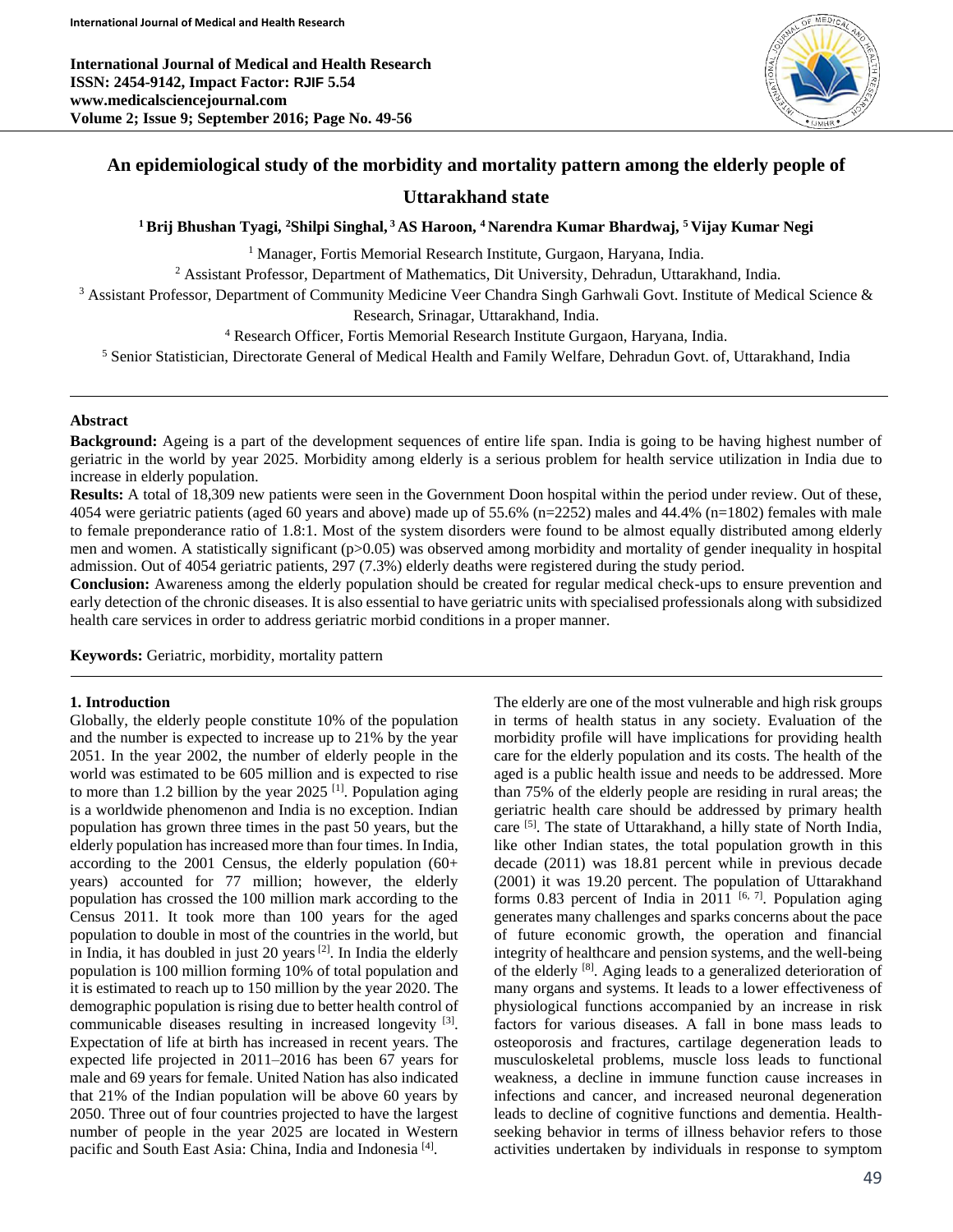experience. Elderly patients are generally perceived to be more reluctant to seek health care for ailments [9, 10].

The predominantly hilly state of Uttarakhand has difficult hilly terrain, poor road connectivity and small scattered settlements, all contributing to problems of access to health services. Dehradoon, the capital city of Uttarakhand, has two major tertiary care government hospitals for males and females separately. In Dehradoon district there are no specific geriatric services in primary and secondary levels of care. Elderly living in hilly terrain may have different perceived needs and morbidity pattern. The patients therefore represent various strata of the society cutting across social classes, religions and ethnic groups. The place of residence of majority of the patients extended from close vicinity of the hospital to a distance as far as 100 km approximately. The worst affected were villagers who trekked several kilometers from the hilly terrains of the State. In view of the increasing patient load, the Uttarakhand State Government has taken the decision to convert the "Doon Hospital" to a medical college  $[11]$ . During the past decade, there are numerous studies highlighting the morbidity pattern in different geographical areas of India, but none relating to this hilly state of North India. The results of this study are expected to help policy makers in planning specialized services for elderly residing in this area of North India. With this background, we did a study to assess the morbidity pattern and study the health-seeking behavior in aged population of Dehradoon district in Uttarakhand.

# **2. Material and Methods**

## **2.1. Aims & Objectives**

To study the socio demographic profile and morbidity and mortality pattern among geriatric population of hospitalized patients in a secondary care hospital of Dehradoon, Uttarakhand State, India

## **2.2. Study population and study period**

The secondary care Doon Hospital caters primarily to the population of Dehradun districts which includes urban, slum and rural areas. As per census 2011 report, the total population of Dehradun district was around 1,698,560 [males - 893,222  $(52.6\%)$ , females - 805,338  $(47.4\%)$ <sup>[12]</sup>. All the patients admitted at hospital from 1st January, 2012 to 31st December, 2012 were included for the morbidity and mortality analysis.

## **2.3. Study design and study settings**

This was a retrospective (record based) review study. The hospital has more than 40 allopathic doctors including pediatricians, physicians, surgeons, neurophysicians, orthosurgeons, Ear-Nose-Throat (ENT) specialists and eye surgeons besides doctors belonging to AYUSH (Ayurveda, Yoga, Naturopathy, Unani, Siddha and Homoeopathy) providing medical aid. The patients are admitted under clinical disciplines of pediatrics, internal medicine, surgery, neurology, cardiac, skin, ENT, dental and ophthalmology. The admissions were done under either routine or emergency category. The discharge of a patient was based on individualized assessment and clinical outcome of the treatment administered. The hospital followed the following categories of condition at discharge: 1- Cured; 2- Relieved; 3- Referred; 4- LAMA and 5- Expired. Obstetrics and gynecology facilities are not available in Doon Hospital. There is a separate female hospital adjacent to the hospital premises for obstetrics and gynecology and other diseases. Seriously ill patients requiring higher level of care are referred to other government-funded hospitals in the district. Ambulance facilities are available at the hospital round the clock for patients use.

## **2.4. Hospital Management Information System (HMIS)**

HMIS started functioning in the hospital from 2008 under the National Rural Health Mission. All information pertaining to out-door and in-patients are entered and stored in HMIS.

## **2.5. Data retrieval**

The details of patients and their diagnosis were collected from the case sheets of the patients or discharge registers kept in medical records department. Relevant information pertaining to socio-demographic indicators, diagnosis, treatment, prognosis of the disease condition at discharge and cause of death etc., as recorded in the case records by the clinicians from period of 1st January, 2012 to 31st December, 2012 was retrieved from HMIS archives. Records of patients with missing information on bio-data and diagnosis were excluded from study. For those with multiple diagnoses, morbidity with the longest duration or the final diagnosis (supported by relevant laboratory investigations) was recorded as primary illness for the patient. All the information collected was crosschecked for completeness of the data from the records available at hospital (viz- patient's admission file, reports and ward registers, etc.). The World Health Organization (WHO) standards were used for analyzing and comparing the data. The abstracted data is coded by using manual of International Statistical Classification of Disease and Related Health Problems (10th revision), Volume 1 & 2, Second Edition published by the WHO, Geneva<sup>[13]</sup>.

## **2.6. Statistical Analysis**

Collected data were entered in Microsoft Excel (2010) and analyzed using SPSS version 16 (SPSS Inc., Chicago, USA). Descriptive statistical analyses were performed. Chi-square  $(X<sup>2</sup>)$  and Z test was used to compare qualitative data. P value less than 0.05 were considered statistically significant at 95% confidence interval. Figures were illustrated by Microsoft office (97-2003).

## **3. Results**

An in-patient is a patient who is formally admitted (or 'hospitalized') for diagnosis, treatment and/or care and stays for a minimum of one night or more than 24 hours in the hospital providing in-patient care.Table 1 shows distribution of elderly patients according to age and sex. A total of 18,309 new patients were seen in the Government Doon hospital within the period under review. Out of these, 4054 were geriatric patients (aged 60 years and above) made up of 55.6% (n=2252) males and 44.4% (n=1802) females with male to female preponderance ratio of 1.8:1. The highest number of morbidity of the elderly belongs to age group 60-64 years in both sexes (male= 684 i.e. 30.4%; female= 560 i.e. 31.1%; total= 1244 i.e. 30.7%) followed by the age group 65-69 years and above. A total of 53.9% (n=2183) of them were aged 60-69 years. Those who were 70-79 years constituted 32.6% (n=1321) while 13.57% (n=550) were those over 80 years of age (Table 1, Fig.1). The mean age of male was 70.15 (SD 7.69) and that of female it was 69.93 (SD 7.83). A statistically significant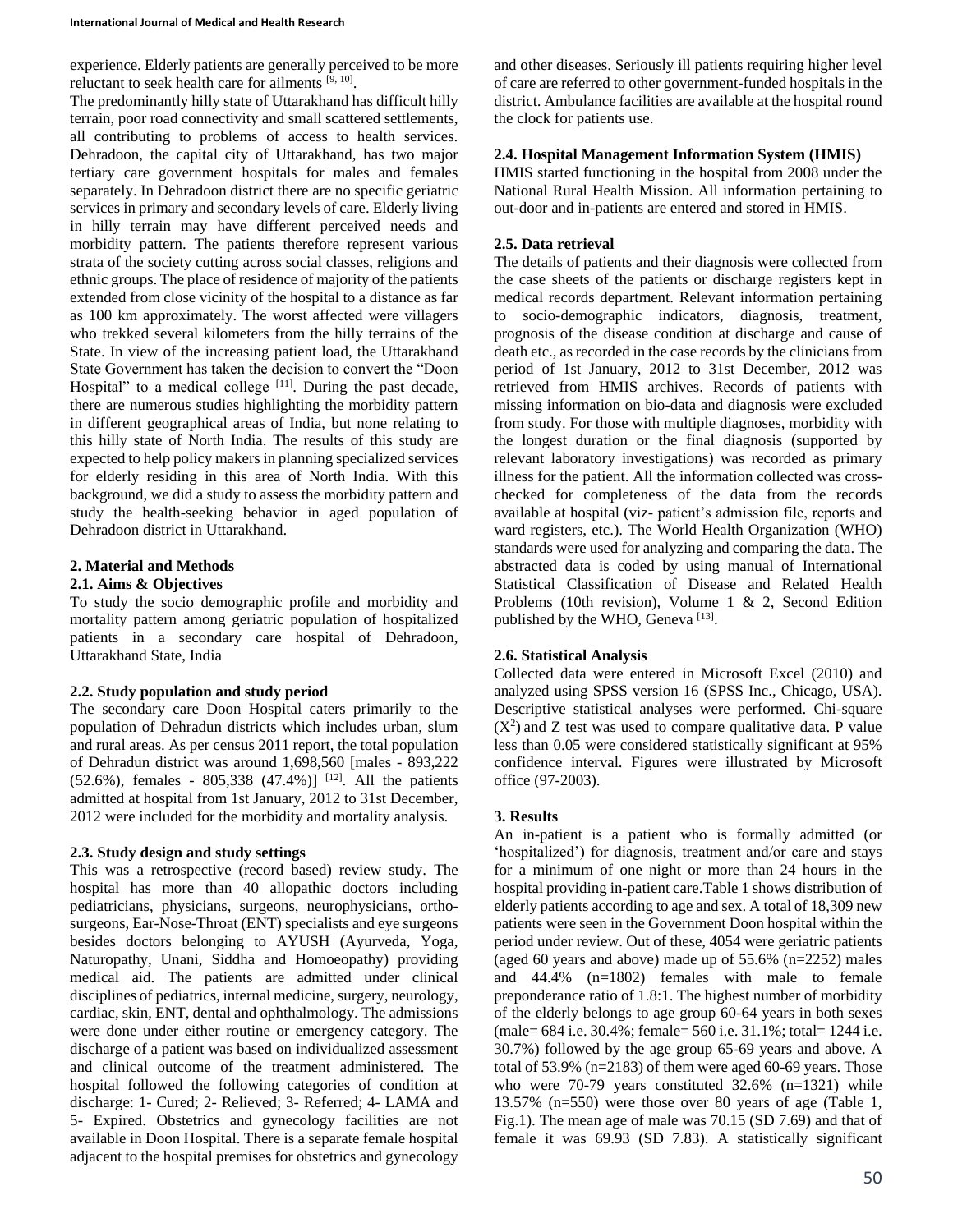association  $(9.9661, p<0.05)$  was found between in age group of 80-84 years and gender.

Table 2 depicts the most of the system disorders were found to be almost equally distributed among elderly men and women. Diseases of symptoms signs and abnormal clinical and laboratory findings was the most commonly observed morbidity among males (R00-R99: n=528, 23.4%) than females (n=436, 24.2%). While diseases of eye, adnexa, ear and mastoid was the most commonly observed morbidity among females (H00-H81: n=532, 29.5%) than males (n=425, 18.9%).

A statistically significant difference was seen among the system involved with most common disorder reported among elderly males & females were diseases of symptoms signs and abnormal clinical and laboratory findings (R00-R99: n=964, 23.8%) followed by diseases of eye, adnexa, ear and mastoid (H00-H95: n=957, 23.1%), diseases of respiratory system (J00-J99: n=564, 13.9%), disorders of of circulatory system  $(100-199: n= 341, 8.4\%)$ , diseases of digestive system  $(K00-)$ K93:n=121, 3.0%), diseases of Injury, poisoning and certain other consequences of external causes (S00-T98:n=221, 5.5%), diseases of genitourinary system (N00-N85:n=100,. 2.5%) and diseases of external causes of morbidity and mortality (V01- Y98: n= 54, 1.33 %).

No statistical difference was found among the system involved diseases of certain infectious and parasitic (A00-B89: n=273, 6.7%), diseases of neoplasms, disorder of blood and forming organs disorders (C00-D89: n=172,. 4.2%), diseases of endocrine, nutritional and metabolic disorders (E00-E90: n= 212, 5.2%), diseases of mental and behavioral disorders  $(ICD.10: F00-F99, n=6, 0.1\%)$ , diseases of the nervous system

(G00-G99: n=40, 1.0%), diseases of the skin and subcutaneous tissue (ICD.10: L00-L99: n=18, 0.4%) and diseases of the musculoskeletal system and connective tissue(M00-M99:n= 9, 0.2%) (Table 2, Fig.2).

Table 3 provides the distribution of elderly according to condition at discharge. It was found that out of the total (n= 4054) admitted cases in hospital, 2362 elderly (58.3%) were discharged as cured, 773 (19.1%) were relieved, 510 (12.6%) left against medical advice (LAMA), 297 (7.3%) were expired during their hospital stay and remaining 112 (2.8%) were referred to other higher institute/hospital for management of diseases). A statistically significance difference (p>0.05) was seen among the discharge status and gender (Table 3, Fig.3). Table 4 shows the distribution of mortality patterns of elderly study subjects by system involved. A total of 297 (Male= 182, 61.3%; Females= 115, 38.7%) elderly deaths were registered during the study period. A statistically significant (p>0.05) gender inequality was observed. The case fatality rate due to diseases of symptoms signs and abnormal clinical and laboratory findings external causes (R00-R99: male=50, 16.8%; female= 32, 10.8%; total=82, 27.6%) was higher followed by diseases of respiratory system (J00-J99: male=48, 16.2%; female= 20, 6.7%; total=68, 22.9%) and found statistically significant (p>0.05), diseases of circulatory system (I00-I99: male=30, 10.1%; female= 17, 5.7%; total=47, 15.8%), diseases of certain infectious and parasitic system (ICD.10: A00-B89: male=12, 4.0%; female= 13, 4.4%; total=25, 15.8%) and diseases of endocrine, nutritional and metabolic disorder (ICD.10: E00-E90: male=11, 3.7%; female= 11, 3.7%; total=22, 7.4%). Overall case fatality rate was 7.33% (Table 4, Fig.4).

Superscript figures (1, 2, 3, 4 and 5) are representing the rank order to age groups



Fig 1: Age-specific proportions for all causes of morbidity among elderly by sex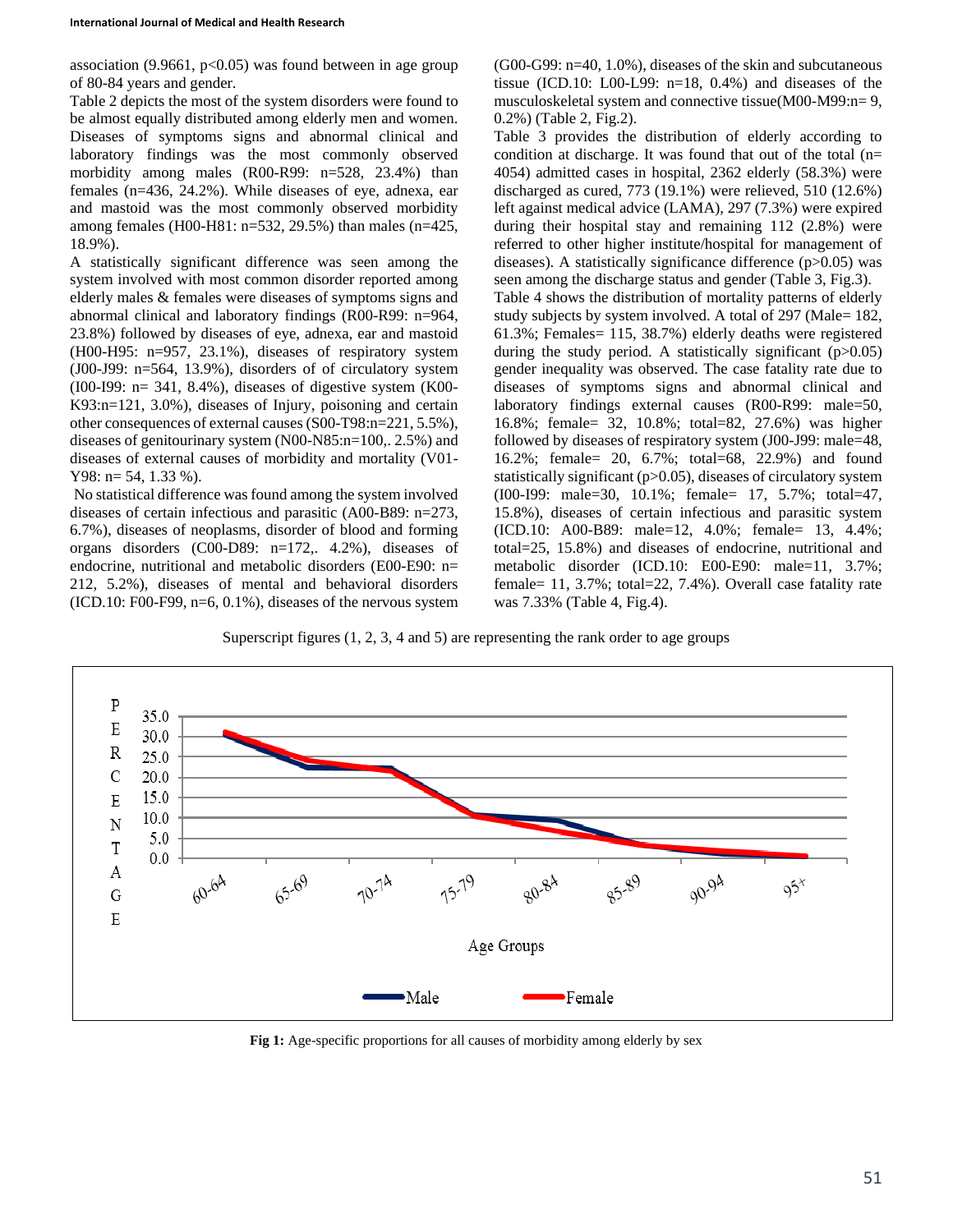

**Fig 2:** Ten leading disorders of morbidity system involved in elderly by sex



**Fig 3:** Percentage distribution discharge status in elderly, total



**Fig 4:** Leading disorders of mortality in elderly by sex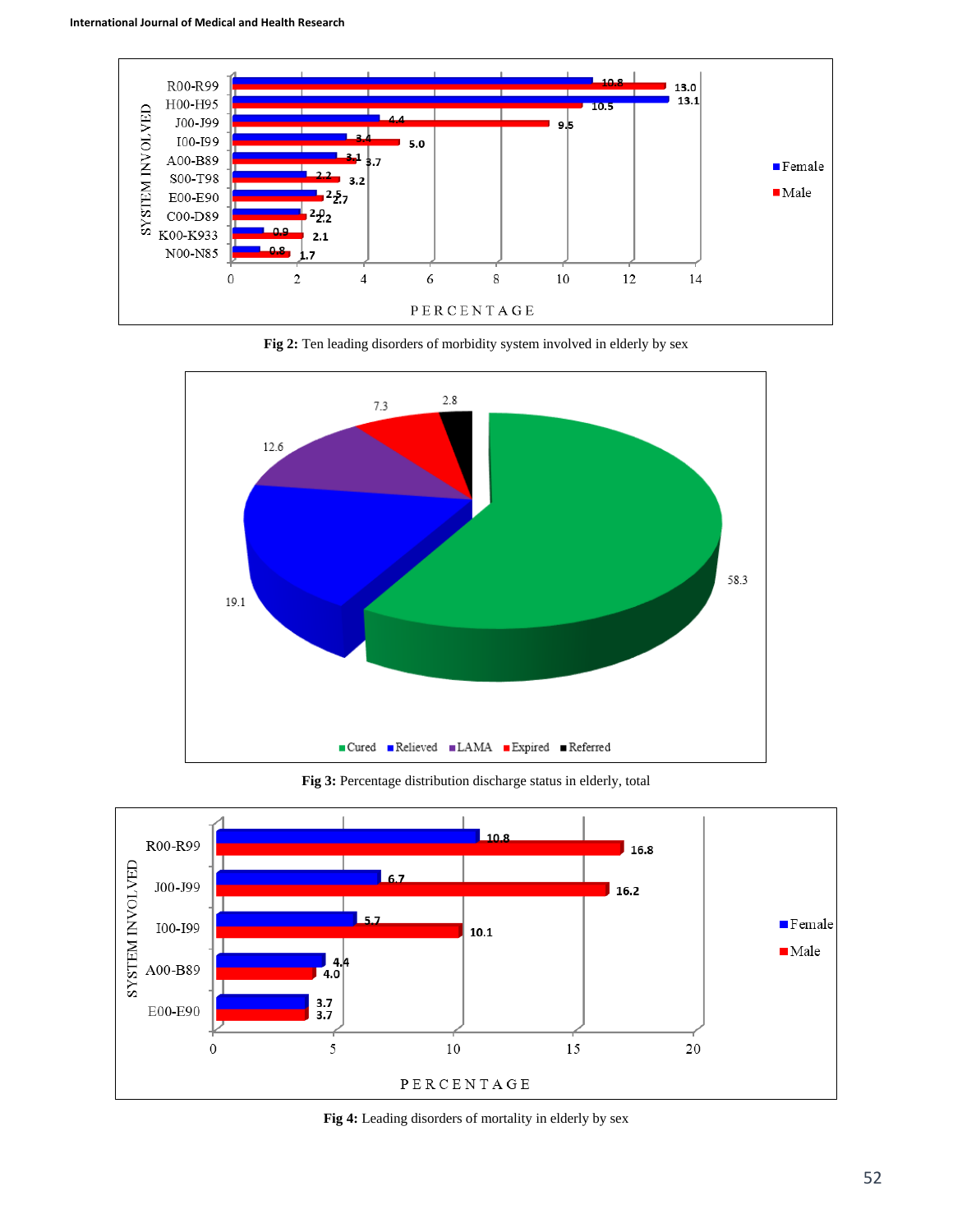| Age group in years | Male             |                | <b>Female</b>    |               | <b>Total</b>      |               | Chi-square statistic and p value                              |  |  |  |
|--------------------|------------------|----------------|------------------|---------------|-------------------|---------------|---------------------------------------------------------------|--|--|--|
|                    | #                | $\frac{6}{10}$ | #                | $\frac{0}{0}$ | #                 | $\frac{6}{9}$ |                                                               |  |  |  |
| 60-64              | 684 <sup>1</sup> | 30.4           | 560 <sup>1</sup> | 31.1          | 1244 <sup>1</sup> | 30.7          | 0.233, p-value is 0.629328, not significant at $p < 0.05$     |  |  |  |
| 65-69              | $504^2$          | 22.4           | $435^2$          | 24.1          | 9392              | 23.2          | 1.7417, p-value is 0.18692 not significant at $p < 0.05$ .    |  |  |  |
| 70-74              | 4993             | 22.2           | 390 <sup>3</sup> | 21.6          | 8893              | 21.9          | 0.1554, p-value is 0.69347 not significant at $p < 0.05$ .    |  |  |  |
| 75-79              | 243 <sup>4</sup> | 10.8           | 1894             | 10.5          | $432^{4}$         | 10.7          | 0.0959. p-value is 0.75676 not significant at $p < 0.05$      |  |  |  |
| 80-84              | $213^{5}$        | 9.5            | 121 <sup>5</sup> | 6.7           | 3345              | 8.2           | 9.9661, p-value is 0.00159 Significant at $p < 0.05$ .        |  |  |  |
| 85-89              | 74               | 3.3            | 63               | 3.5           | 137               | 3.4           |                                                               |  |  |  |
| 90-94              | 26               | 1.1            | 32               | 1.8           | 58                | 1.4           | 2.3912, p-value is $0.122018$ not significant at $p < 0.05$ . |  |  |  |
| $95+$              | 9                | 0.4            | 12               | 0.7           | 21                | $0.5^{\circ}$ |                                                               |  |  |  |
| Total              | 2252             | 100.0          | 1802             | 100.0         | 4054              | 100.0         | 3.7053, p-value is. 447354 not significant at $p < 0.05$      |  |  |  |
| % (All cases)      | 55.6             |                | 44.4             |               | 100.0             |               |                                                               |  |  |  |
| Average age in yrs |                  | 70.1           |                  | 69.9          | 70.0              |               |                                                               |  |  |  |

**Table 1:** Distribution of elderly patients according to age and sex

**Table 2:** Distribution of morbidity patterns in elderly by system involved (ICD10) and gender

| <b>ICD</b>        |                                                      |                  | <b>Male</b>   |                  | Female        |                  | <b>Total</b>  |                                  |
|-------------------|------------------------------------------------------|------------------|---------------|------------------|---------------|------------------|---------------|----------------------------------|
| 10                | <b>System involved</b>                               | #                | $\frac{0}{0}$ | #                | $\frac{0}{0}$ | $\#$             | $\frac{0}{0}$ | <b>Z</b> statistics(p value)     |
| $A00-$            | Diseases of certain infectious<br>1495               |                  | 3.7           | $124^{5}$        | 3.1           | 2735             | 6.7           | z-value-1.5, p-value 0.1301      |
| <b>B89</b>        | and parasitic                                        |                  |               |                  |               |                  |               | not. sig (p>0.05)                |
| C <sub>00</sub>   | Diseases of neoplasms, disorder of blood and         |                  | 2.2           | $81^{8}$         | 2.0           | 1728             | 4.2           | z-value- 0.8, p-value $0.4476$   |
| D89               | forming organs                                       | 918              |               |                  |               |                  |               | not. sig $(p>0.05)$              |
| E00-              | Diseases of endocrine, nutritional and metabolic     |                  | 2.7           | 103 <sup>6</sup> | 2.5           | $212^{7}$        | 5.2           | z-value- 0.4, p-value 0.6836     |
| E90               |                                                      | 1097             |               |                  |               |                  |               | not. sig $(p>0.05)$              |
| $F00-$            | Mental and behavioural disorders                     | 2                | 0.0           | $\overline{4}$   | 0.1           | 6                | 0.1           | z-value- 0.8, p-value 0.4377     |
| F99               |                                                      |                  |               |                  |               |                  |               | not. sig $(p>0.05)$              |
| G00-              | Diseases of the nervous system                       | 25               | 0.6           | 15               | 0.4           | 40               | 1.0           | z-value-1.5, p-value 0.125       |
| G99               |                                                      |                  |               |                  |               |                  |               | not. sig $(p>0.05)$              |
| $H00-$            | Diseases of eye, adnexa, ear and mastoid             | $425^2$          | 10.5          | 532 <sup>1</sup> | 13.1          | $957^2$          | 23.6          | z-value- 3.4, p-value< 0.0006    |
| H95               | process                                              |                  |               |                  |               |                  |               | stat. sig $(p>0.05)$             |
| I00-199           | Diseases of circulatory system                       | 203 <sup>4</sup> | 5.0           | 1384             | 3.4           | 341 <sup>4</sup> | 8.4           | z-value- 3.4, p-value 0.0006     |
|                   |                                                      |                  |               |                  |               |                  |               | stat. sig $(p>0.05)$             |
| J00-J99           | Diseases of respiratory system                       | 3843             | 9.5           | $180^{3}$        | 4.4           | 5643             | 13.9          | z-value- 8.1, p-value $< 0.0001$ |
|                   |                                                      |                  |               |                  |               |                  |               | stat. sig $(p>0.05)$             |
| K00-              | Disease of digestive system                          |                  | 2.1           | $35^{9}$         | 0.9           | 121 <sup>9</sup> | 3.0           | z-value- 4.3, p-value $<0.0001$  |
| K93               |                                                      |                  |               |                  |               |                  |               | stat. sig $(p>0.05)$             |
| L <sub>00</sub>   | Diseases of the skin and subcutaneous tissue         |                  | 0.3           | $\tau$           | 0.2           | 18               | 0.4           | z-value- 0.9, p-value 0.3579     |
| L99               |                                                      |                  |               |                  |               |                  |               | not. sig $(p>0.05)$              |
| M <sub>00</sub>   | Diseases of the musculoskeletal system and           |                  | 0.1           | 6                | 0.1           | 9                | 0.2           | z-value- 1.0, p-value 0.3418     |
| M99               | connective tissue                                    |                  |               |                  |               |                  |               | not. sig $(p>0.05)$              |
| N <sub>0</sub> 0- | Disease of genitourinary system                      |                  | 1.7           | $32^{10}$        | 0.8           | $100^{10}$       | 2.5           | z-value- 3.4, p-value 0.0007     |
| N85               |                                                      |                  |               |                  |               |                  |               | stat. sig $(p>0.05)$             |
| $Q00-$            | Congenital malformations, deformations and           |                  | 0.0           | $\overline{c}$   | 0.0           | 2                | 0.0           | <b>NA</b>                        |
| Q99               | chromosomal abnormalities                            |                  |               |                  |               |                  |               |                                  |
| R <sub>00</sub> - | Diseases of symptoms signs and abnormal              |                  | 13.0          | $436^2$          | 10.8          | 964 <sup>1</sup> | 23.8          | z-value-3, p-value-0.003         |
| R99               | clinical and laboratory findings                     |                  |               |                  |               |                  |               | stat. sig $(p>0.05)$             |
| S00-              | Injury, poisoning and certain other                  |                  | 3.2           | $90^7$           | 2.2           | 2216             | 5.5           | z-value-2.7, p-value 0.0066      |
| <b>T98</b>        | consequences of external causes                      |                  |               |                  |               |                  |               | stat. sig $(p>0.05)$             |
|                   | $V01-$<br>External causes of morbidity and mortality |                  | 0.9           | 17               | 0.4           | 54               | 1.3           | z-value-2.5, p-value 0.0108      |
| Y98               |                                                      | 37               |               |                  |               |                  |               | stat. sig $(p>0.05)$             |
| Total             |                                                      |                  | 55.6          | 1802             | 44.4          | 4054             | 100.0         | z-value- 7.1, p-value $< 0.0001$ |
|                   |                                                      |                  |               |                  |               |                  |               | stat. sig $(p>0.05)$             |

|                               | <b>Male</b> |               | Female |               | <b>Total</b> |               |                                                          |  |  |
|-------------------------------|-------------|---------------|--------|---------------|--------------|---------------|----------------------------------------------------------|--|--|
| <b>Condition at discharge</b> | #           | $\frac{0}{0}$ | #      | $\frac{0}{0}$ | #            | $\frac{0}{0}$ | <b>Z</b> statistics (p value)                            |  |  |
| Cured                         | 1223        | 54.3          | 139    | 63.2          | 2362         | 58.3          | z-value-1.7, p-value-0.0804 not sig $(p>0.05)$           |  |  |
| Relieved                      | 484         | 21.5          | 289    | 16.0          | 773          | 19.1          | z-value- 6.8, p-value- < 0.0001 Stat. sig ( $p > 0.05$ ) |  |  |
| LAMA                          | 291         | 12.9          | 219    | 12.2          | 510          | 12.6          | z-value- 3.2, p-value- $0.0015$ Stat. sig (p>0.05)       |  |  |
| Expired                       | 182         | 8.1           | 15     | 6.4           | 297          | 7.3           | z-value- 3.8, p-value- $0.0001$ Stat. sig (p> $0.05$ )   |  |  |
| Referred                      | 72          | 3.2           | 40     | 2.2           | 112          | 2.8           | z-value- 2.9, p-value- $0.0036$ Stat. sig (p $>0.05$ )   |  |  |
| Total                         | 2252        | 100.0         | 1802   | 100.0         | 4054         | 100.0         | z-value- 7.0, p-value- < $0.0001$ Stat. sig (p> $0.05$ ) |  |  |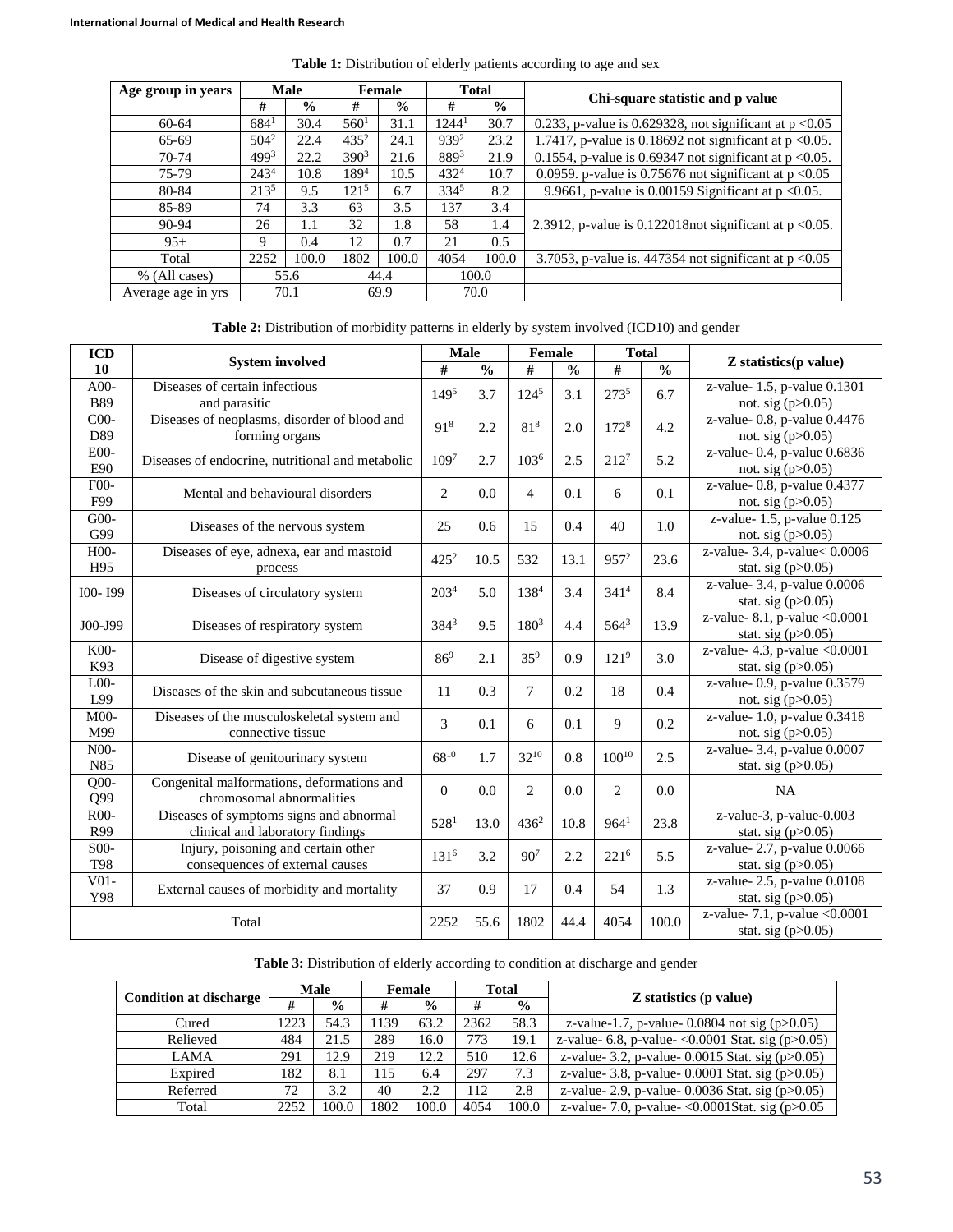| ICD.10          |                                                  | <b>Male</b>     |               | Female          |               | <b>Total</b>    |               |                                |
|-----------------|--------------------------------------------------|-----------------|---------------|-----------------|---------------|-----------------|---------------|--------------------------------|
|                 | <b>System involved</b>                           | #               | $\frac{0}{0}$ | #               | $\frac{0}{0}$ | #               | $\frac{0}{0}$ | Z statistics (p value)         |
| A00-B89         |                                                  | $12^{4}$        | 4.0           | 13 <sup>4</sup> | 4.4           | $25^{4}$        | 8.4           | z-value-0.2, p-value- $0.8416$ |
|                 | Diseases of certain infectious and parasitic     |                 |               |                 |               |                 |               | not sig $(p>0.05)$             |
| C00-D89         | Diseases of neoplasms, disorder of blood and     | 5               | 1.7           | 8               | 2.7           | 13              | 3.4           | z-value-0.8, p-value-0.4191    |
|                 | forming organs                                   |                 |               |                 |               |                 |               | not sig $(p>0.05)$             |
| E00-E90         | Diseases of endocrine, nutritional and metabolic | 11 <sup>5</sup> | 3.7           | $11^{5}$        | 3.7           | $22^{5}$        | 7.4           | z-value-0.0, p-value-1 not sig |
|                 |                                                  |                 |               |                 |               |                 |               | (p>0.05)                       |
| F00-F99         | Mental and behavioural disorders                 |                 | 0.0           |                 | 0.3           |                 | 0.3           | <b>NA</b>                      |
| G00-G99         | Diseases of the nervous system                   |                 | 1.0           | 4               | 1.3           | 7               | 2.4           | <b>NA</b>                      |
| I <sub>00</sub> | Diseases of circulatory system                   | 30 <sup>3</sup> | 10.1          | $17^{3}$        | 5.7           | 47 <sup>3</sup> | 15.8          | z-value-1.8, p-value-0.0682    |
| <b>I</b> 99     |                                                  |                 |               |                 |               |                 |               | not sig $(p>0.05)$             |
| J00-J99         | Diseases of respiratory system                   | $48^{2}$        | 16.2          | $20^{2}$        | 6.7           | $68^{2}$        | 22.9          | z-value-3.1, p-value-0.0017    |
|                 |                                                  |                 |               |                 |               |                 |               | Stat sig $(p>0.05)$            |
| K00-K93         | Disease of digestive system                      |                 | 1.3           |                 | 0.3           | 5               | 1.7           | NA                             |
| $LOO-L99$       | Diseases of the skin and subcutaneous tissue     |                 | 0.3           |                 | 0.3           | $\mathfrak{2}$  | 0.7           | <b>NA</b>                      |
| N00-N85         | Disease of genitourinary system                  |                 | 2.0           | 3               | 1.0           | 9               | 3.0           | <b>NA</b>                      |
| R00-R99         | Diseases of symptoms signs and abnormal clinical | 50 <sup>1</sup> | 16.8          | 32 <sup>1</sup> | 10.8          | 82 <sup>1</sup> | 27.6          | z-value-1.9, p-value-0.0517    |
|                 | and laboratory findings                          |                 |               |                 |               |                 |               | not sig $(p>0.05)$             |
| S00-T98         | Injury, poisoning and certain other consequences | 7               | 2.4           | 3               | 1.0           | 10              | 3.4           | <b>NA</b>                      |
|                 | of external causes                               |                 |               |                 |               |                 |               |                                |
| V01-Y98         | External causes of morbidity and mortality       |                 | 1.7           |                 | 0.3           | 6               | 2.0           | <b>NA</b>                      |
| Total           |                                                  | 182             | 61.3          | 115             | 38.7          | 297             | 100.0         | z-value-3.8, p-value-0.0001    |
|                 |                                                  |                 |               |                 |               |                 |               | Stat. sig. $(p>0.05)$          |

**Table 4:** Distribution of mortality patterns of elderly study subjects system involved (ICD10)

#### **4. Discussion**

To the best of our knowledge there is no such detailed data available from any previous publication/ official sources in either the state of Uttarakhand or the surrounding states. This study only analyzed hospital admissions, which did not include elderly seen in the emergency and outpatients' department (OPD). Similar results would be expected if OPD elderly were to be included, since most of them presented for posthospitalization follow-up, although some elderly with more acute problems are referred directly to the OPD. Despite limitations associated with the validity of hospital records, (e.g. omissions, inaccurate recording of diagnosis at the same time of admission, etc.). Statistically significant difference was found between the age groups and sex. Significantly more males than females were admitted during the study period.

In our study, majority of the elderly were in the age group of 60-64 years of age (30.7%) followed by 65-69 years of age (23.2%) and 70-74 years of age (21.9%). Study conducted by Choudhary M *et al* <sup>[14]</sup> had reported that elderly were in the age group of 71-75 years of age (28%) followed by 60-65 years of age (21%). Study by Shraddha K *et al* [15] also revealed that 31.9% of study population belonged to age group of 60-64 years and 14.9% belonged to age group 70-74 years. As per Bhatia, *et al*  $[16]$  out of total 361 aged person, 152 (43.76%) were males & 209 (57.89%) were females**.** Kishore & Garg [17] found 55% of females & 45% of males in the village Anji of Wardha district. Chauhan P, Chandrashekar  $V^{[18]}$  showed that 33.8% of the study subjects were males and 66.2% were females.

In our study, the most common morbidity pattern among geriatric people were diseases of symptoms signs and abnormal clinical and laboratory findings (23.8%) followed by diseases of eye, adnexa, ear and mastoid (23.1%), diseases of respiratory system (13.9%), disorders of of circulatory system (8.4%), diseases of digestive system (3.0%), diseases of Injury, poisoning and certain other consequences of external causes (5.5%), diseases of genitourinary system (2.5%) and diseases

of external causes of morbidity and mortality (1.33 %). Shraddha K, Prashantha et al. [19] reported that prevalence of endocrine, nutritional & metabolic diseases was 38.4%, diseases of circulatory system were reported by 33.1% of the elderly, CVS disorders, prevalence of hypertension was observed among 29.3% which was seen more among elderly females than males**.** Similar findings were noted by Sushma Batra *et al.* [20, 21] Study conducted by Mehta P. *et al* [22]**.** Noted that the prevalence of respiratory diseases were 10.2% among the aged. Similar findings were found by Sharma et al. [23, 24]. In our study, a total of 4054 elderly patients were hospitalized in the Geriatric unit of Doon hospital, Dehradun between January 2012 and December 2012. Of these patients, 297 (7.3%) elderly deaths were registered during the study period. A statistically significant (p>0.05) gender inequality was observed. Overall case fatality rate was 7.33%.In our study the most common cause of fatality was due to diseases of symptoms signs and abnormal clinical and laboratory findings external causes (27.6%) followed by diseases of respiratory system  $(22.9%)$  and found statistically significant (p $>0.05$ ), diseases of circulatory system (15.8%), diseases of certain infectious and parasitic system (15.8%) and diseases of endocrine, nutritional and metabolic disorder (7.4%). There are only a very few studies on elderly patients who were hospitalized to know the impact of mortality. Study conducted by LIMA, Danielle Pessoa et al. <sup>[25]</sup> noted that delirium is associated with higher post-discharge mortality but not as an independent predictor. Inouye SK, *et al*. reported that it is a frequent problem in hospitalized older patients, with a prevalence of 14–56%, and with a hospital mortality rate of 25–33% [26]. A Brazilian study found that delirium is a mortality predictor among older patients [27].

## **5. Limitation**

Some limitations are noted in this study. Being a retrospective (record based) study, extraction of final diagnoses from patient's folders who presented with multiple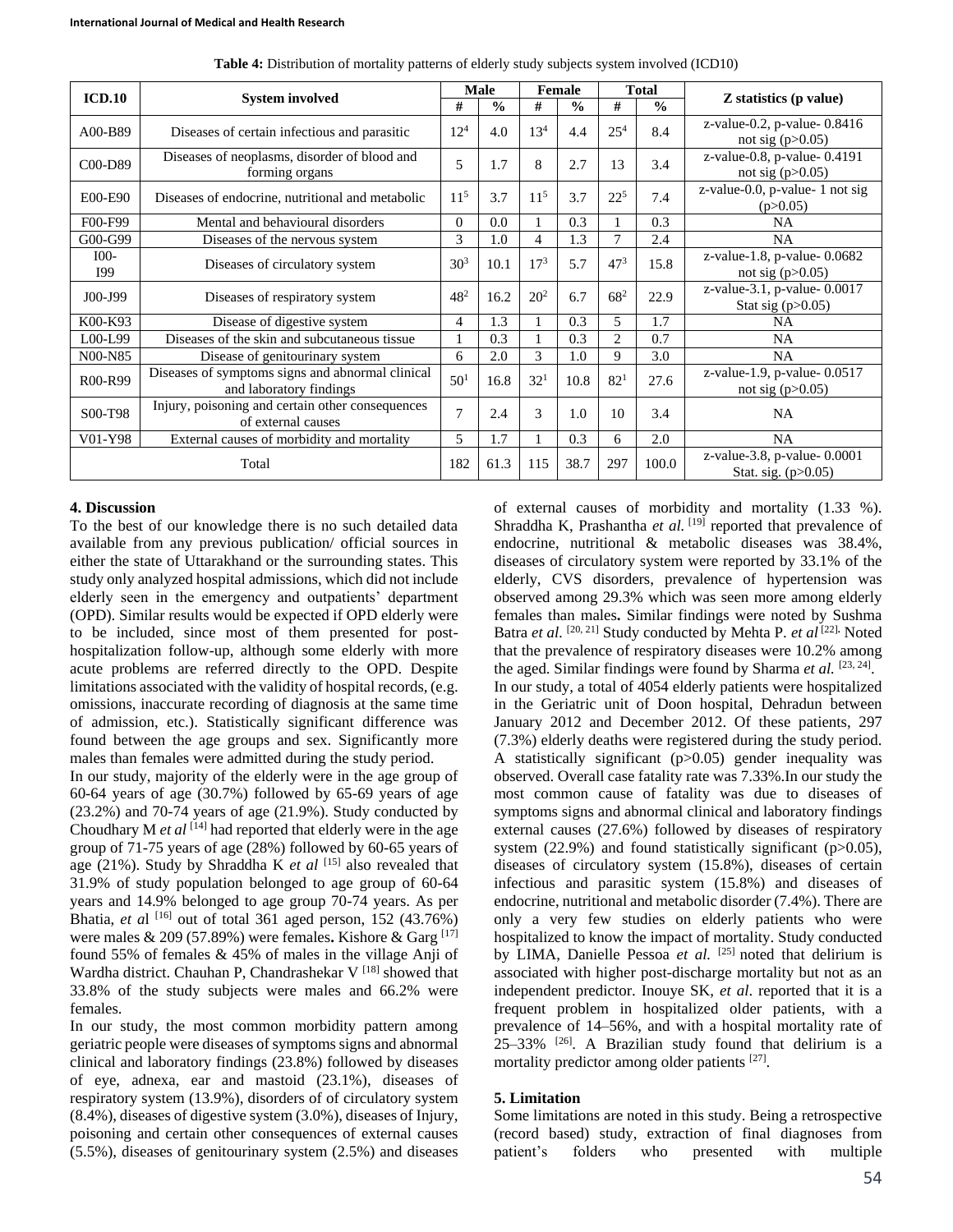complaints/morbidities/mortalities could alter the actual prevalence of the disease entities so recorded. Secondly we relied on the clinical soundness of the attending physician in making the diagnoses recorded for each patient.

#### **6. Recommendation**

The elderly should be encouraged to undergo periodic medical checks at a clinic for routine appraisal of their health status, so as to allow early detection and treatment of their morbidities. More studies on the morbidities of elderly patients presenting at hospitals in developing countries are needed to formulate a longitudinal frontline health care plan for the elderly.

### **7. Conclusion**

This study has demonstrated that the elderly present with multiple morbidities and under-report their health problems, which they often attribute to ageing. Elderly need help and support of the medical fraternity. Geriatric assessment should be done regularly. Among elderly; oldest old and female elderly, are the vulnerable group that need more attention. Present study highlighted that most of the elderly people don't go for regular health check-ups. So awareness among the elderly population should be created for regular medical checkups to ensure prevention and early detection of the chronic diseases.

#### **8.1 Conflict of interest**

The authors do hereby declare that we have no competing interests in this work.

#### **8.2 Ethical approval/Permission**

Specifying that written permission for conducting the study was obtained prior to collecting the data from the additional health secretary and mission director, NRHM, Director General of Health Services (DGHS) of the Uttarakhand state and also from Medical Superintendent of the Doon Hospital by explaining the purpose of the study.

## **9. Acknowledgements**

Author will like to acknowledge Dr. B. C. Pathak (Ex Director General Health Services - DGHS), Shri Piyush Singh (Additional Health Secretary & Mission Director), Director General of Medical Health Services & Medical Superintendent of Doon hospital, Govt. of Uttarakhand who given permission to collect the valuable data of this research work. A very special expression of appreciation is extended to Dr. Meenu Rawat (Joint Director, DGHS) and also to the Medical Records staff for their assistance in retrieving the relevant case notes.

## **10. References**

- 1. Health action. Eldercare. 2004; 17(2):2.
- 2. Situation Analysis of Elderly in India. 2011. Available at: http:// mospi.nic.in/mospi new/upload/elderly in india.pdf. (last accessed on), 2016.
- 3. Bhawalkar JS, Dangore Js, Ratanaparikh DH, Tapkir VB. Comparative evaluation of health education in geriatric population in urban & rural areas. Medical Journal of Padmashree Dr. D Y Patil Medical College, Pimpri. 2006; 1(1):31-35.
- 4. WHO Epidemiology & Prevention of cardiovascular diseases in elderly people Technical report series, 1995;  $853(5):2-3.$
- 5. Gopal K Ingle and Anita Nath. Geriatric Health in India: Concerns and Solutions. Indian J Community Med. 2008; 33(4):214-218.
- 6. Situation analysis of elderly in India. [Last accessed on 2012 May 2], 2011. Available from: http://mospi.nic.in/mospi\_new/upload/elderly\_in\_india.p df.
- 7. Research and study about old age. [Last accessed on 2012 May 2]. Available from: http://www.agewellfoundation.org/index.php?option=co m\_content and view=article and id=62 and Itemid=80.
- 8. Population Aging: Facts, challenges, and responses. Working paper. 2011. [Last accessed on 2012]. Available from: http://www.hsph.harvard.edu/pgda/Working Papers /2011/PGDA \_WP\_71.pdf.
- 9. Kirkwood TB, Ritter MA. The interface between ageing and health in man. Age Ageing. 1997; 26:9-14. [PubMed]
- 10. Grimley EJ. 21st Century: Review: Ageing and medicine. J Intern Med. 2000; 247:159-67. [PubMed]
- 11. Uttarakhand Government Portal. Home. Uttarakhand Government Portal, Uttarakhand, India, 2015.
- 12. Census of India. Uttarakhand Population Census data 2011. Census 2011, Census of India, India, 2011.
- 13. World Health Organization Geneva. International Statistical Classification of Diseases and Related Health Problems (10th Revision) (Vol. &), World Health Organization, Geneva, Switzerland, 2010, 1(2).
- 14. Choudhary M, Khandhedia S, Dhaduk K, Unadkat S, Makwana N, Parmar D. Morbidity pattern and treatment seeking behaviour of geriatric population in Jamnagar city. J Res Med Den Sci. 2013; 1:12
- 15. Shraddha K, Prashantha B, Prakash B. Study on morbidity pattern among elderly in urban population of Mysore, Karnataka, India. Int J Med Biomed Res. 2012; 1:215-223.
- 16. Bhatia SPS, Swami HM, Thakur JS, Bhatia V. A study of health problem & loneliness among elderly in Chandigarh. 2007; 32(4):255-58.
- 17. Kishore S, Garg BS. Sociomedical problems of aged population in a rural area of Wardha District, IJPH. 1997; 41(2):43-8.
- 18. Chauhan P, Chandrashekar. A study on morbidity pattern among geriatric people of Venkatachalem village, Nellore District, AP. MRIMS J Health Sciences. 2013; 1(2):48-53.
- 19. Shraddha K, Prashantha B, Prakash B. Study on morbidity pattern among elderly in urban population of Mysore, Karnataka, India Int J Med Biomed Res 2012; 1(3):215- 223.
- 20. Sushma Batra, Health prolblems of elderly-An Intervention strategy. IJG. 2004; 18:201-218.
- 21. Singh VB, Nayak KC, Kala A, Tundwal V. Prevalence of hypertension in geriatric population: A community based study in North-west Rajasthan. IJG. 2005; 19:135-146.
- 22. Mehta P, Chauhan KB, Devi C. Study on food preferences and taste sensitivity of local elderly women residing in Baroda city and evaluation of selected food items for geriatric group. IJG. 2007; 21:20-29.
- 23. Sharma MK, Swami HM, Gulati R, Bhatia V, Kumar D. Lifestyle and morbidity profile of geriatric population in